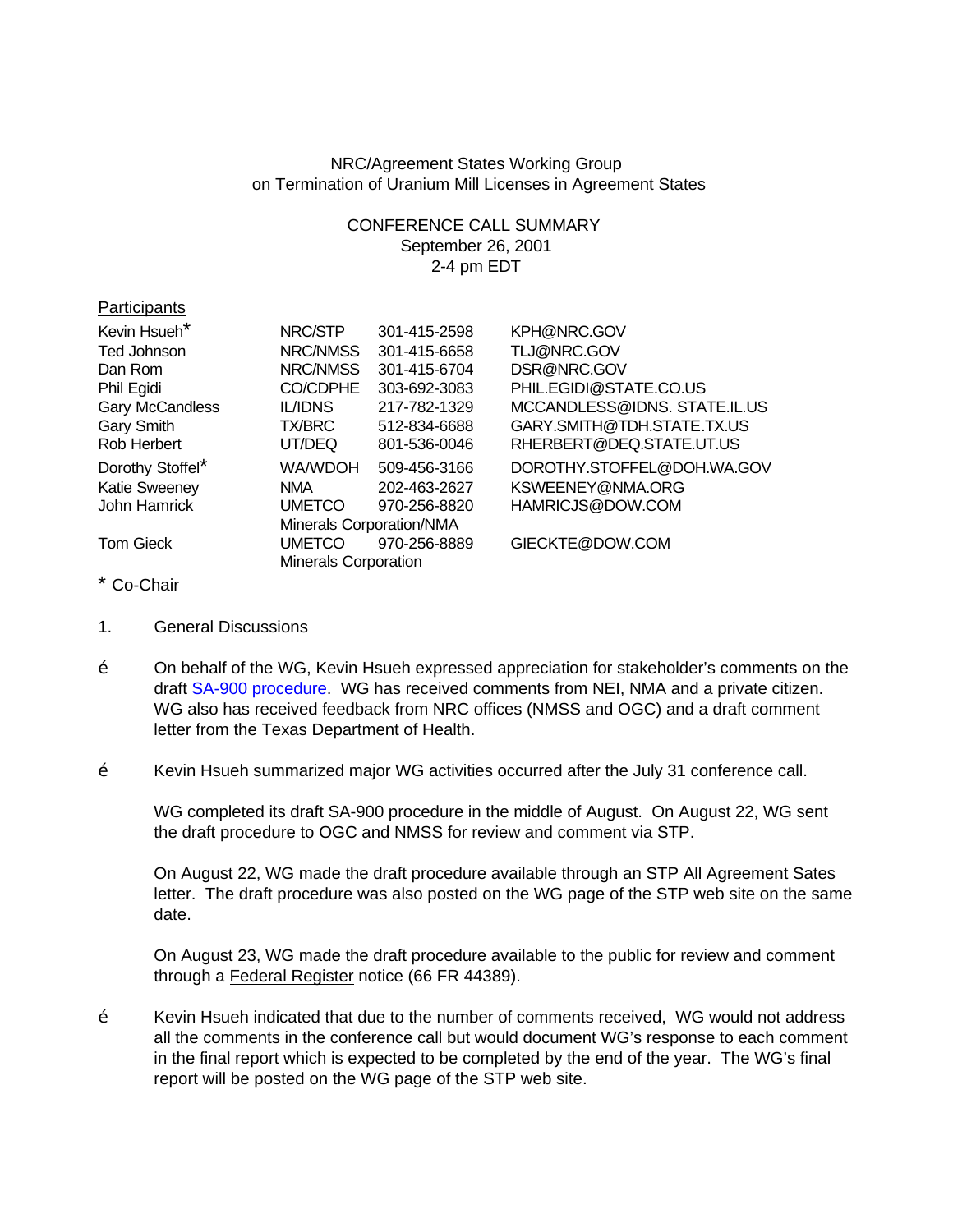- 2. WG/Participants Discussion of Comments on the Draft SA-900 Procedure
- Ž Discussions of NMA's comments
	- (1) WG explained the purpose of having a two-step review process. The purpose of reviewing a draft Completion Review Report (CRR) is to provide an opportunity for NRC staff to have an overall understanding of the State staff's bases before an Agreement State (AS) makes a determination that all applicable standards and requirements have been met.

WG agrees that NRC's early involvement in working with issues identified by AS would avoid significant problems encountered during the NRC review period. In addition, potential significant issues, if any, that were not identified earlier can be clarified or addressed by taking appropriate actions by AS during the review of the draft CRR.

If all the issues identified in the draft CRR are addressed, the report with all the comments incorporated would be acceptable to be submitted as a final CRR. Since all the outstanding issues have been resolved during the draft CRR review period, the amount of time needed for NRC review and acceptance of the final CRR would be minimal.

WG agrees that the use of early-on NRC involvement should be emphasized in the draft procedure as a main mechanism to avoid any significant issues raised during the NRC review period. In addition, WG will consider including additional and clarifying information in the procedure so that the purpose of having a two-step review process is clear to the reader.

- (2) In response to NMA's comment on the change of uranium "mill" licenses to uranium "milling" licenses, WG believes that this change would make it clear that the draft procedure would apply to termination of licenses with activities involving uranium milling as defined in the 10 CFR Part 40.
- (3) WG acknowledged that there was an oversight in the Appendix A. Item number 4 under Step 3 in page A-6 should be revised to state that "Decommissioning information which documents that all contaminated materials have been properly disposed of, transferred to licensee(s) authorized to possess such materials, or meet applicable standards and requirements for release."
- (4) In response to NMA's comment on the inclusion of discussion of alternative standards, WG indicated that State approved alternative standards, if any, should have been in place long before AS prepares its CRRs for NRC review. As stated in the draft procedure, all applicable standards and requirements include State approved alternative standards. Since the main purpose of the draft procedure is to provide guidance for the preparation of the CRR, discussion on how to establish an alternative standard is not provided. It was noted that NRC may consider developing a separate procedure to deal with the adoption of alternative standards in AS. WG will consider adding a note in the draft procedure to highlight that AS may adopt alternative standards as part of the applicable standards and requirements according to the regulations.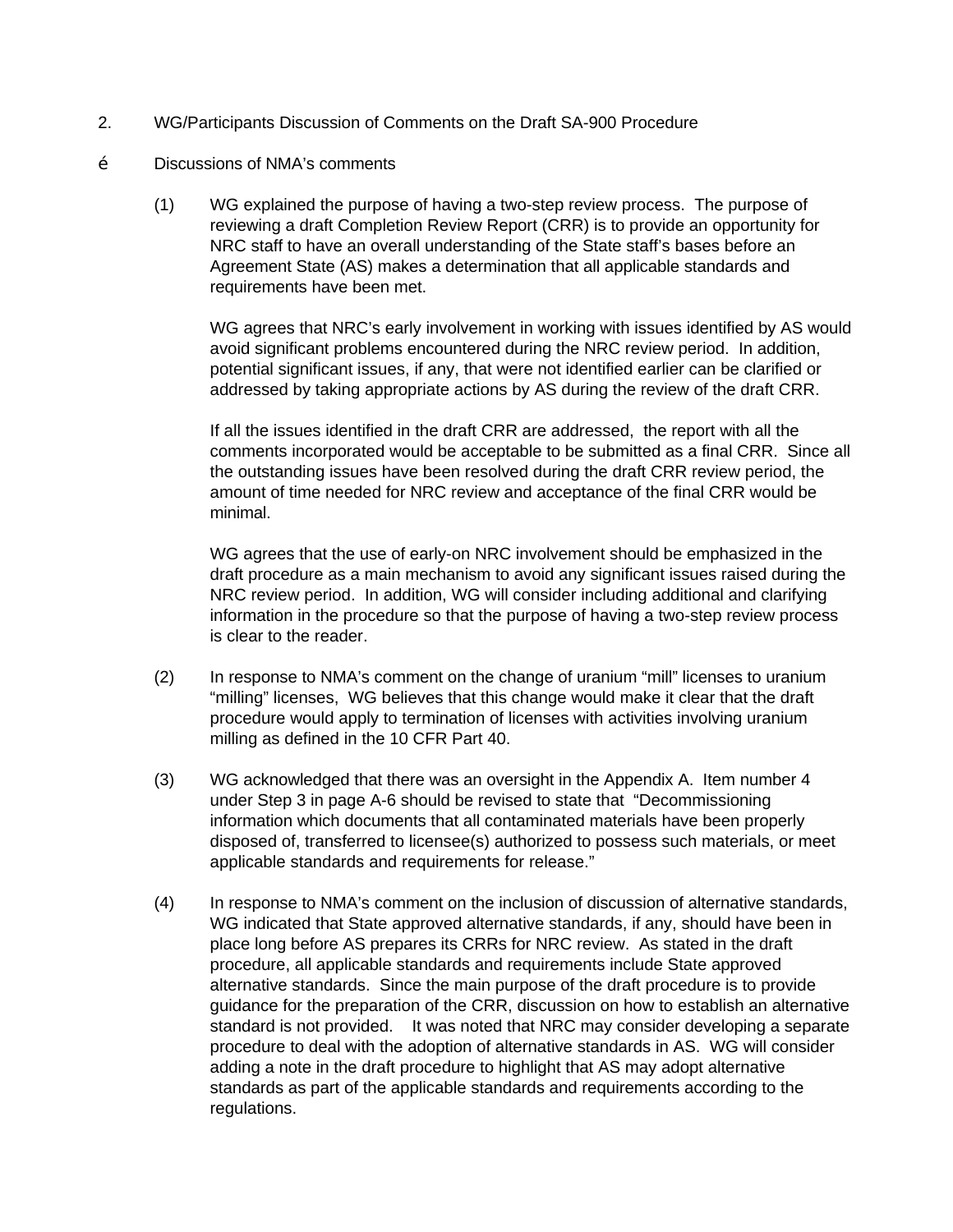- (5) WG agrees that some State standards that may be relevant to a given licensed site but are not within the definition of the applicable standards and requirements in the draft procedure would have no part in NRC's concurrence review or determination.
- (6) WG discussed the difference between the CRR and Standard Review Plan (SRP). WG believes that although the sample CRR cannot be served as a complete template, it does provide guidance for the user on the level of detailed information expected to be included in the CRR.
- Ž Discussions of NEI's comments
	- (1) In response to NEI's comments on the two-step review process, WG will consider including additional and clarifying information in the draft procedure as stated above.
	- (2) WG discussed the difference between the CRR and the Safety Evaluation Report (SER) [or the Technical Evaluation Report (TER) as stated in the sample CRRs]. The CRRs should contain summaries of detailed evaluation results presented in the SERs as bases for State's conclusion that all applicable standards and requirements have been met. The CRRs should also contain a list of SERs as reference documents that support a license termination.
	- (3) The purpose of having sample CRRs included in the draft procedure was discussed. WG indicated that the use of the draft procedure is different from that of an SRP. The main purpose of including sample CRRs in the draft procedure is intended to provide examples on the level of detailed information needed by NRC staff for concurrence determinations.
	- (4) WG believes that guidance needed to address the risk-informed, performance-based regulations lies in the SRPs or equivalent documents. Based on review of licensee submittals using the SRPs or equivalent documents as review guidance, the State staff may reach conclusions that support a license termination. The information needed in the CRR contains State staff's bases for its conclusion that all applicable standards and requirements have been met.
- Ž Discussions of draft comments from the Texas Department of Health
	- (1) As stated above, WG will prepare a final report which includes analysis of comments from the stakeholders on the draft procedure.
	- (2) A Table of contents will be included for both Appendix B and C.
	- (3) WG will consider creating a section in the draft procedure to provide some background information and reference on the Long Term Surveillance Plan issue.
- Ž Discussions of comments from Mr. John Surmeier
	- (1) The Section 83b.(7) language can also be found under 10 CFR Appendix A requirements and therefore it is part of applicable standards and requirements. The